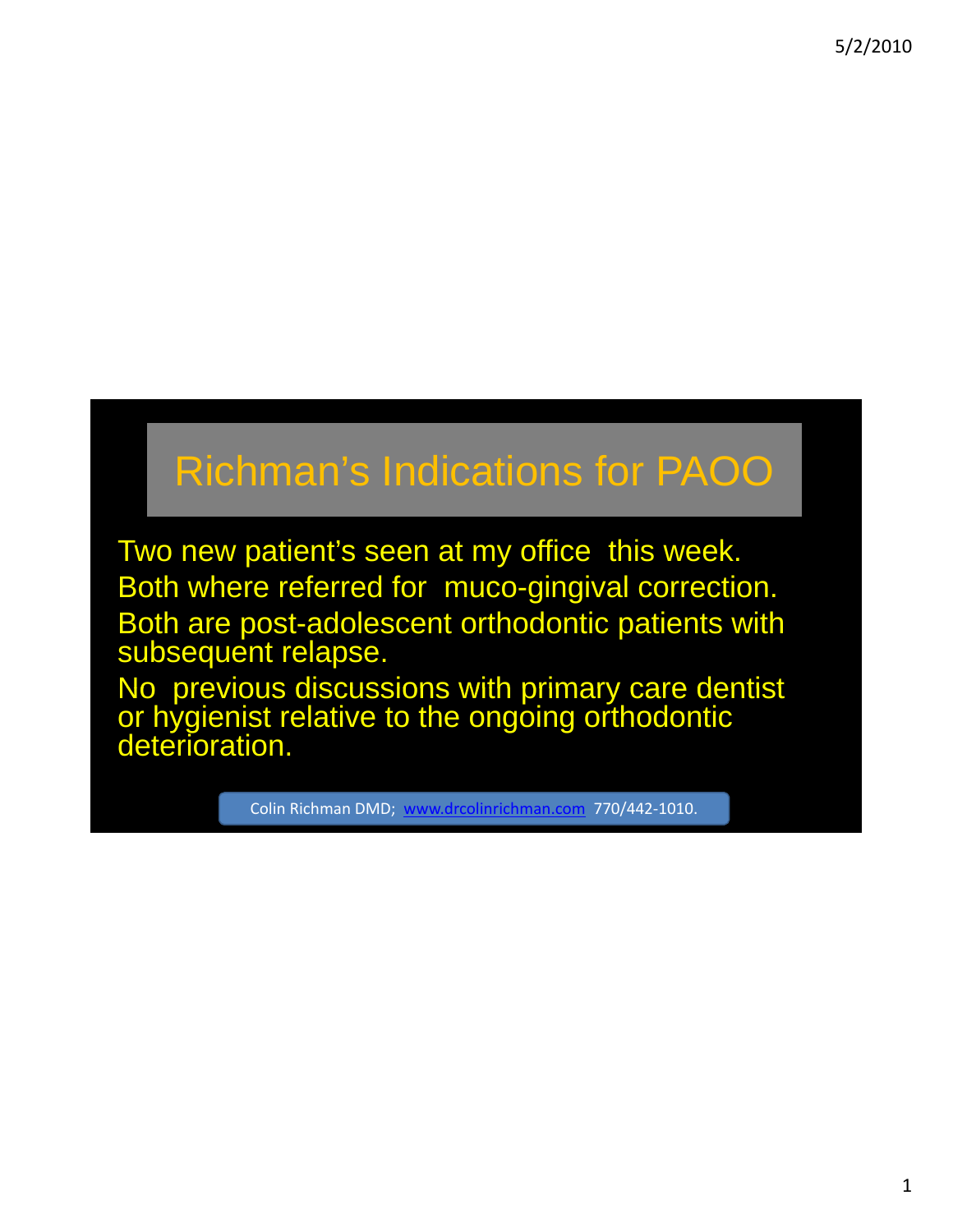#### Advantages of PAOO versus Traditional Orthodontics

Enhanced muco-gingival status, both soft and hard tissues with reduced risk of gingival recession.

Less risk of root resorption

Less risk of post-orthodontic relapse

Treatment time reduced by 60-70%, therefore less time in appliances, happier patients and less risk of iatrogenic disease – caries/gingivitis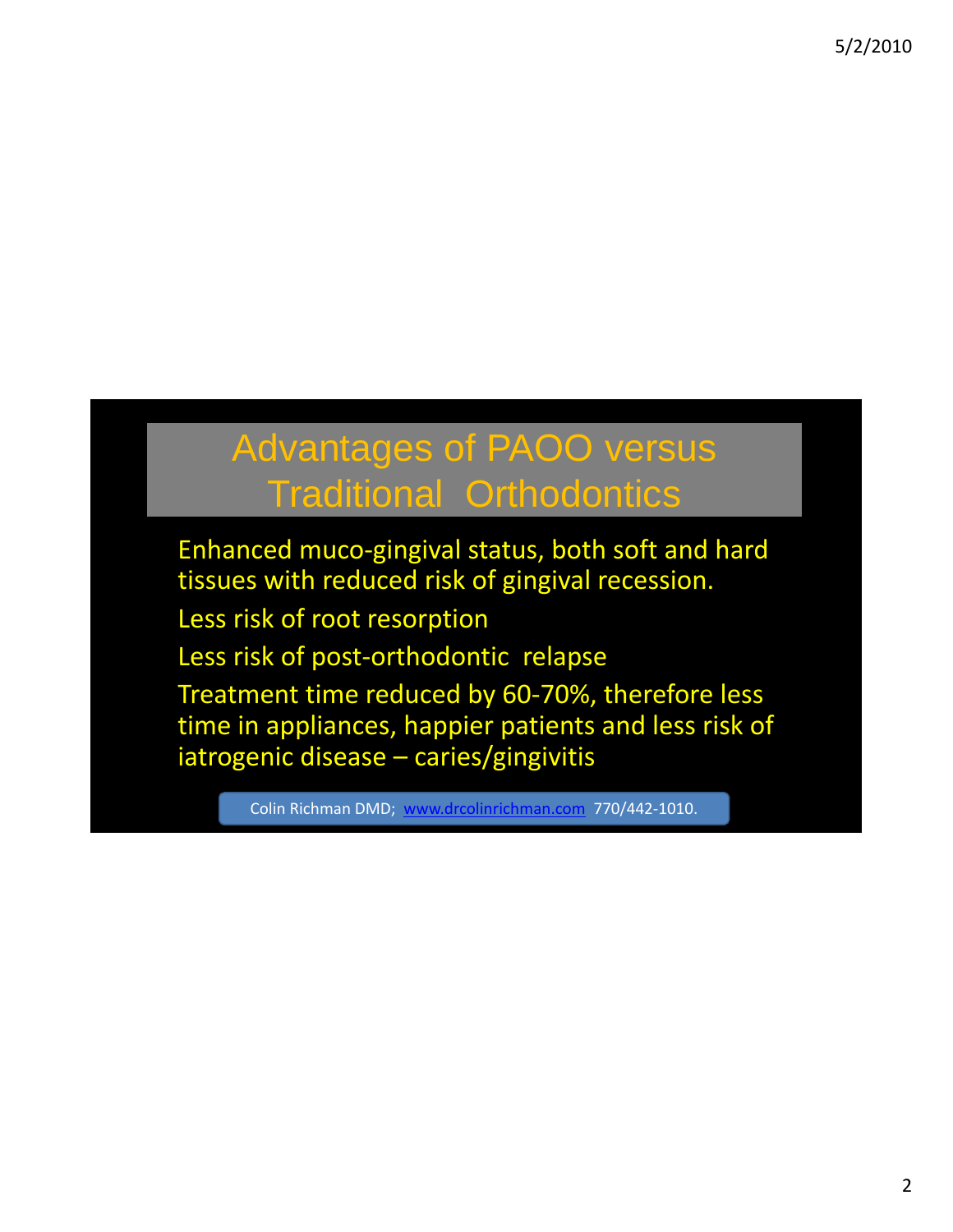Patient #1 referred for gingival recession. Had undergone extensive orthodontic therapy as a teenager, typical 2-3 year program. Has experienced significant relapse since. Richman completed a comprehensive examination. We reviewed her existing recession, NCCL's and her mal-occlusion. I then suggested muco-gingival therapy plus orthodontic re-treatment.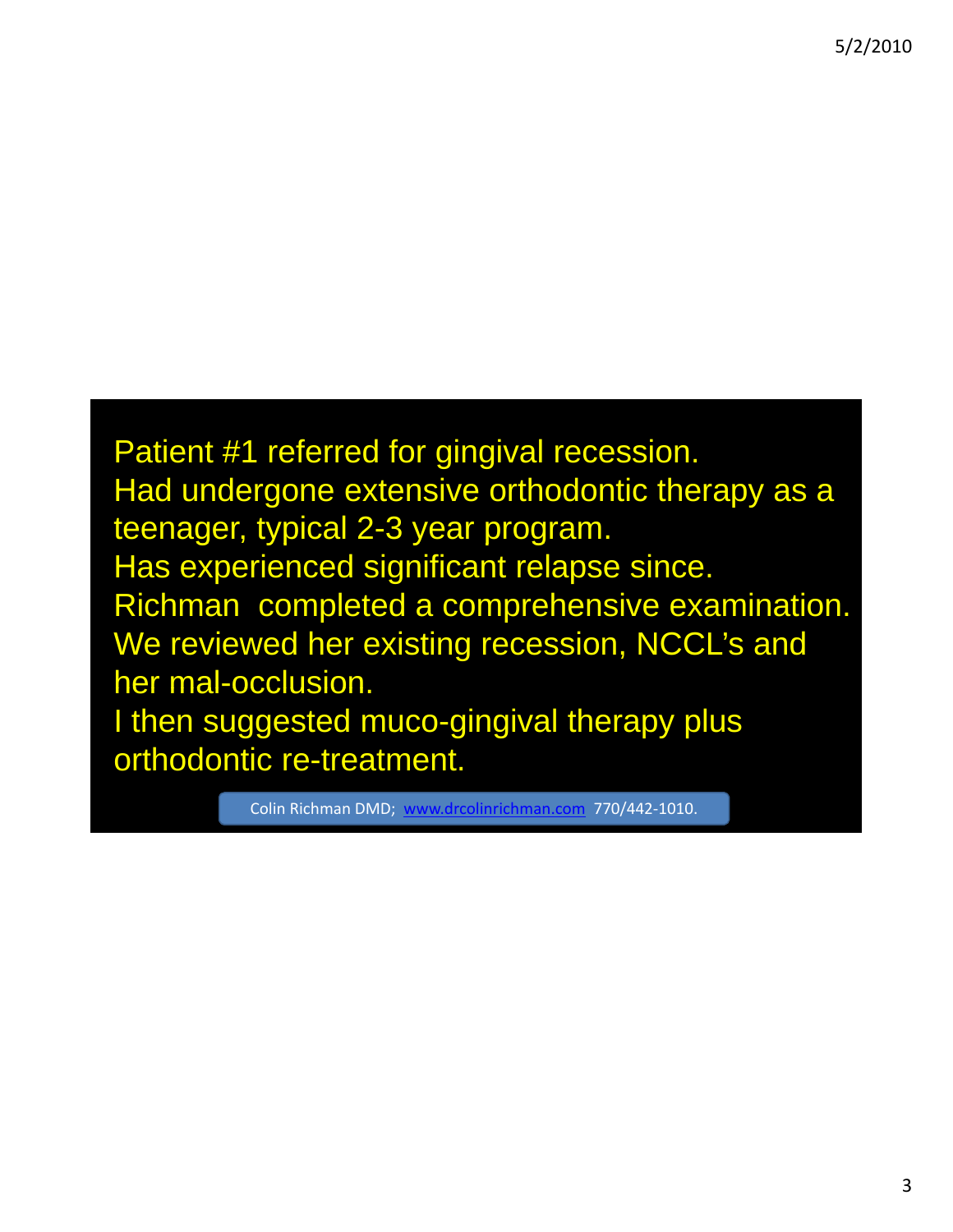# Richman's Indications for PAOO Orthodontic relapse + Gingival Recession. Patient #1. Colin Richman DMD; www.drcolinrichman.com 770/442‐1010.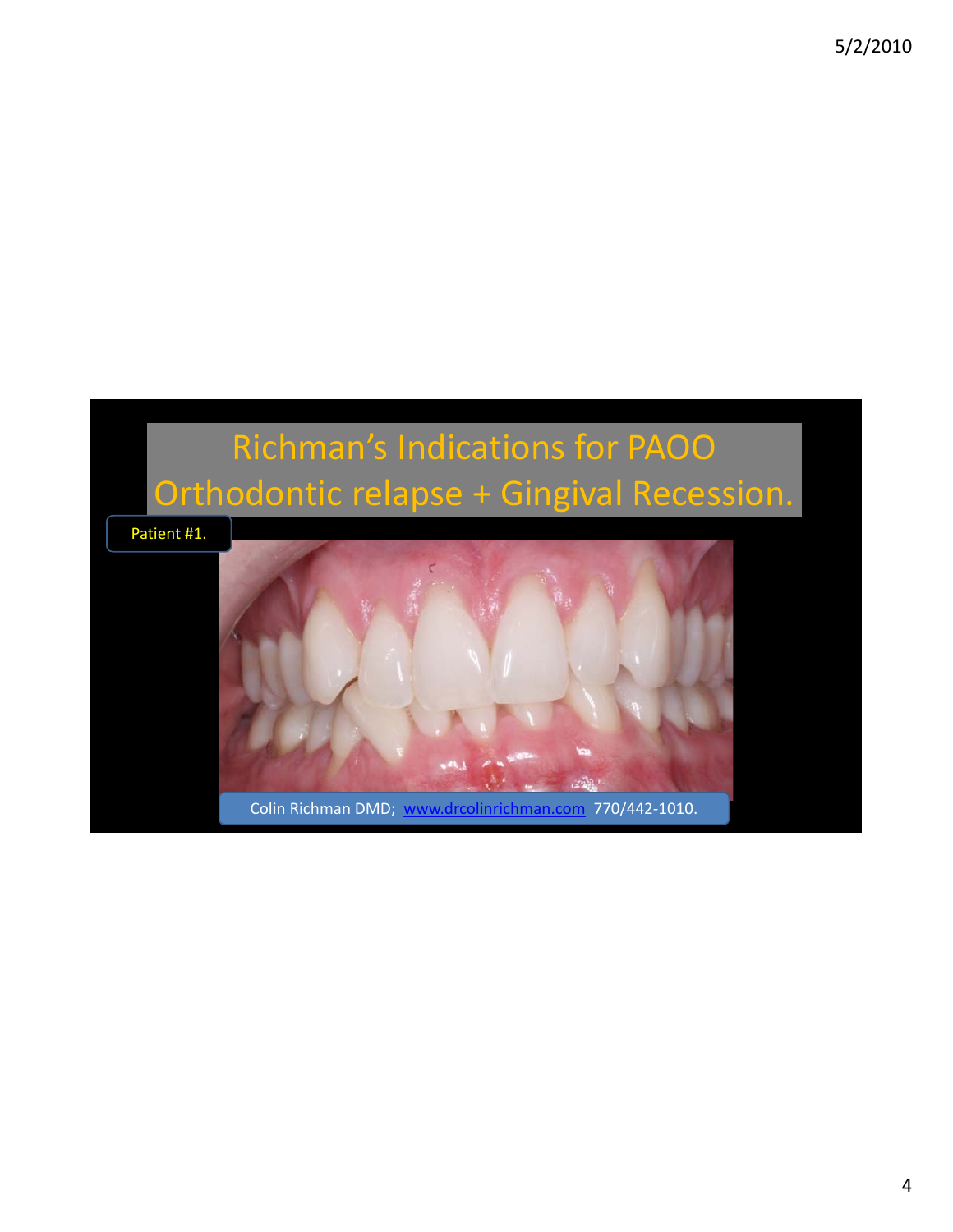## Patient #1. **Occlusal Views**

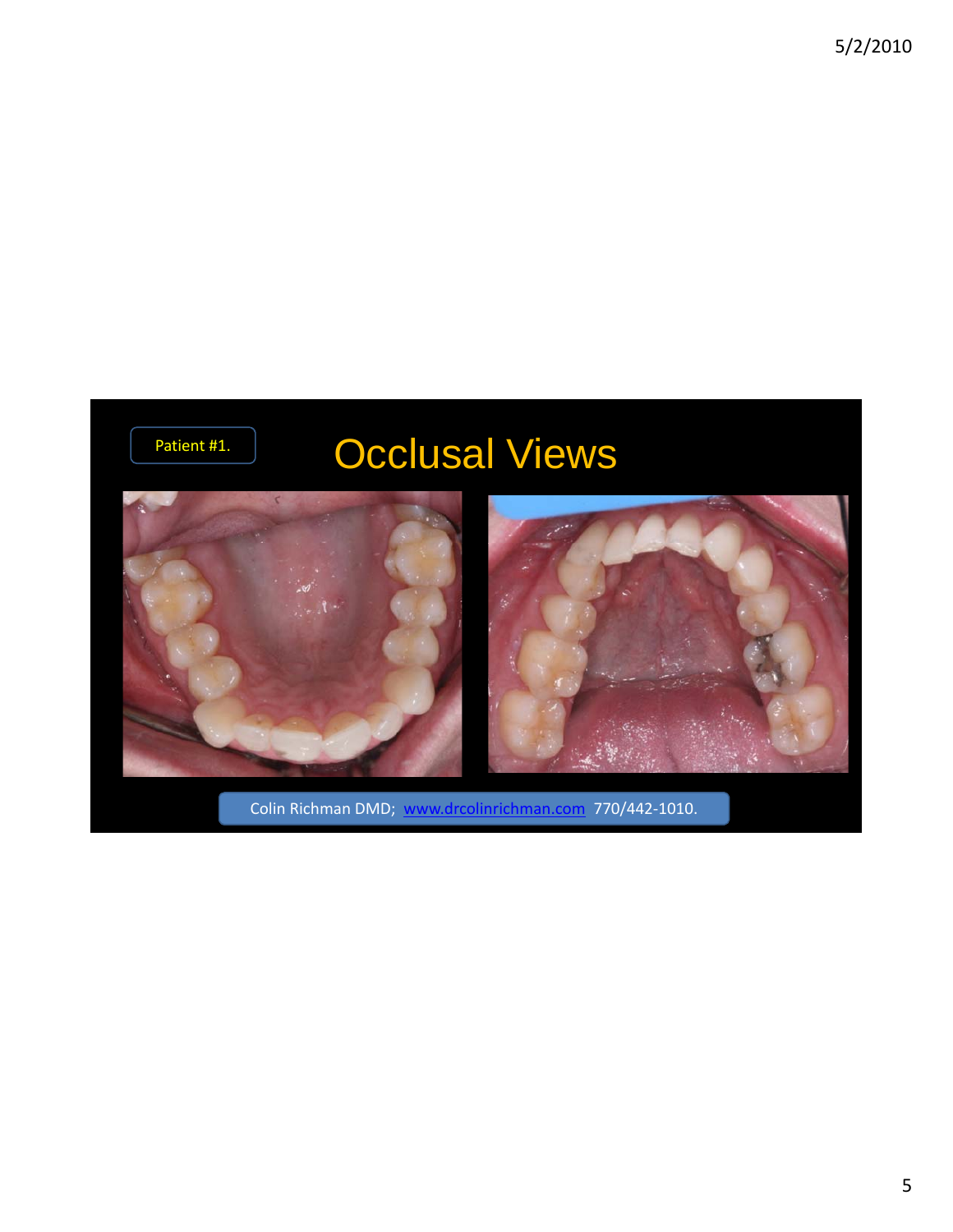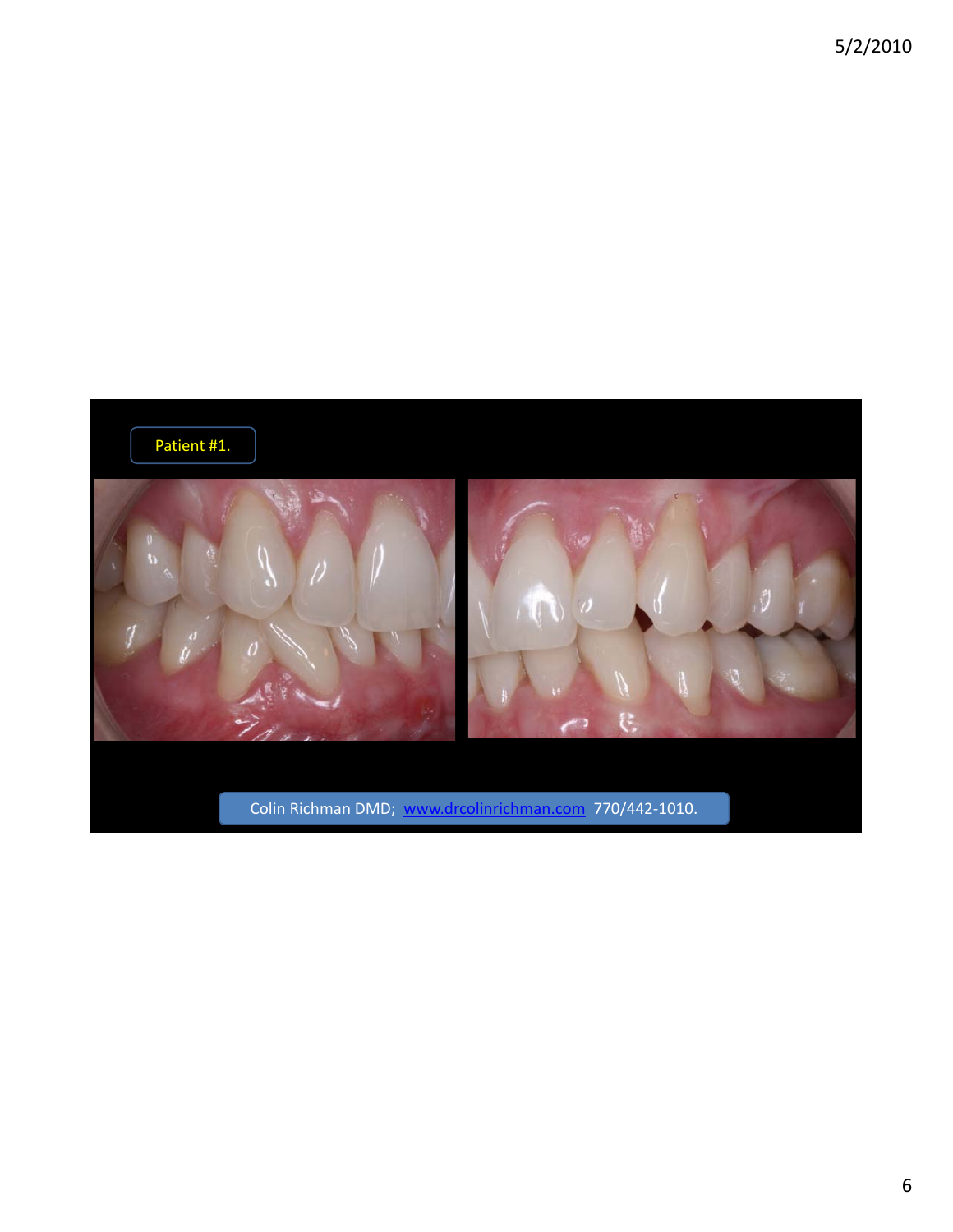For #1 patient, the concept of orthodontic treatment running concurrently with muco‐gingival surgery, and the fact that the entire project, both periodontal and orthodontics, would be completed in less than 1 year is very appealing. She is now committed to proceeding with our prescribed comprehensive therapy.

Remember, she was originally referred for muco-gingival therapy; orthodontic had not been mentioned to her, although she was concerned with the fact that "her teeth are shifting and unstable"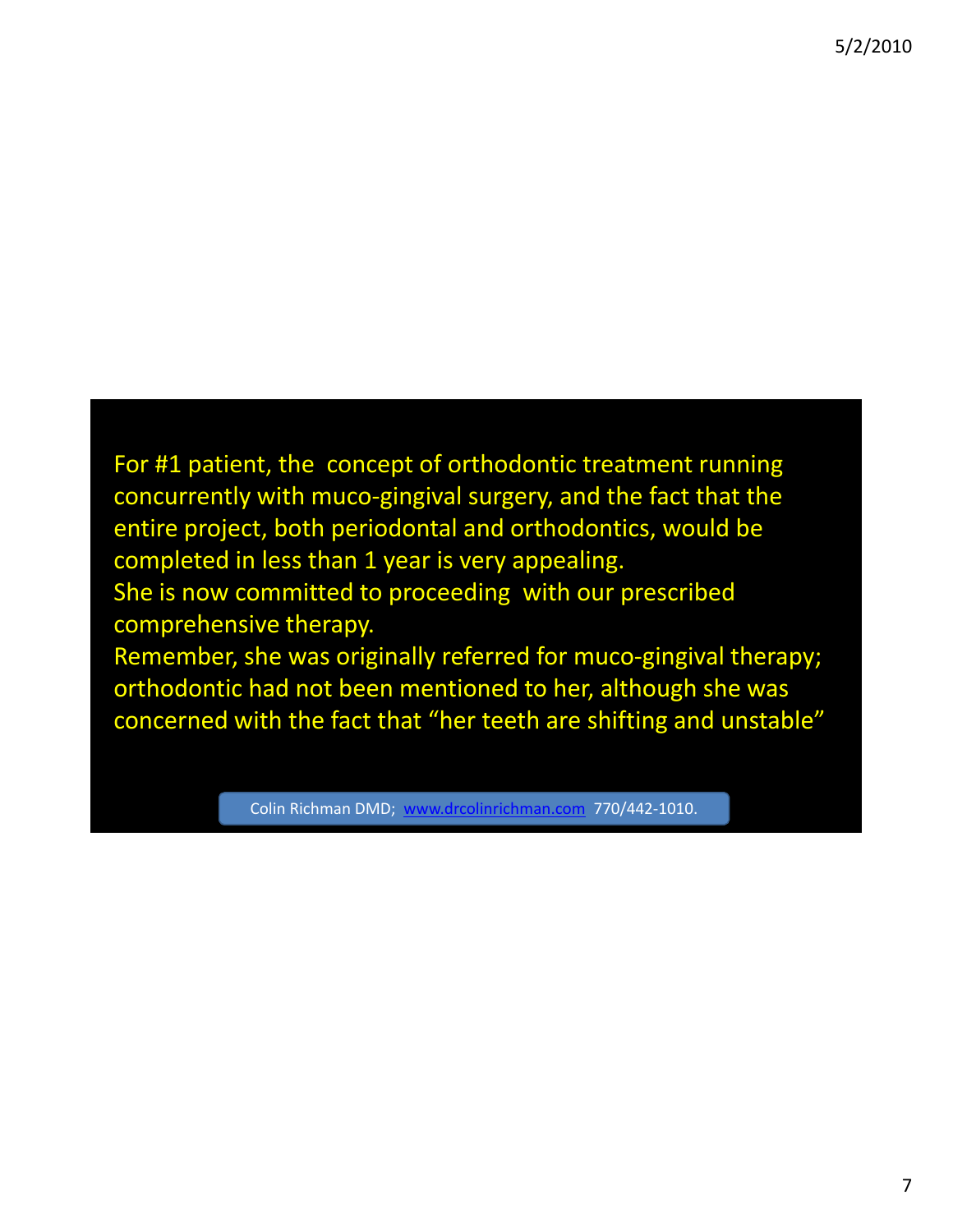![](_page_7_Picture_1.jpeg)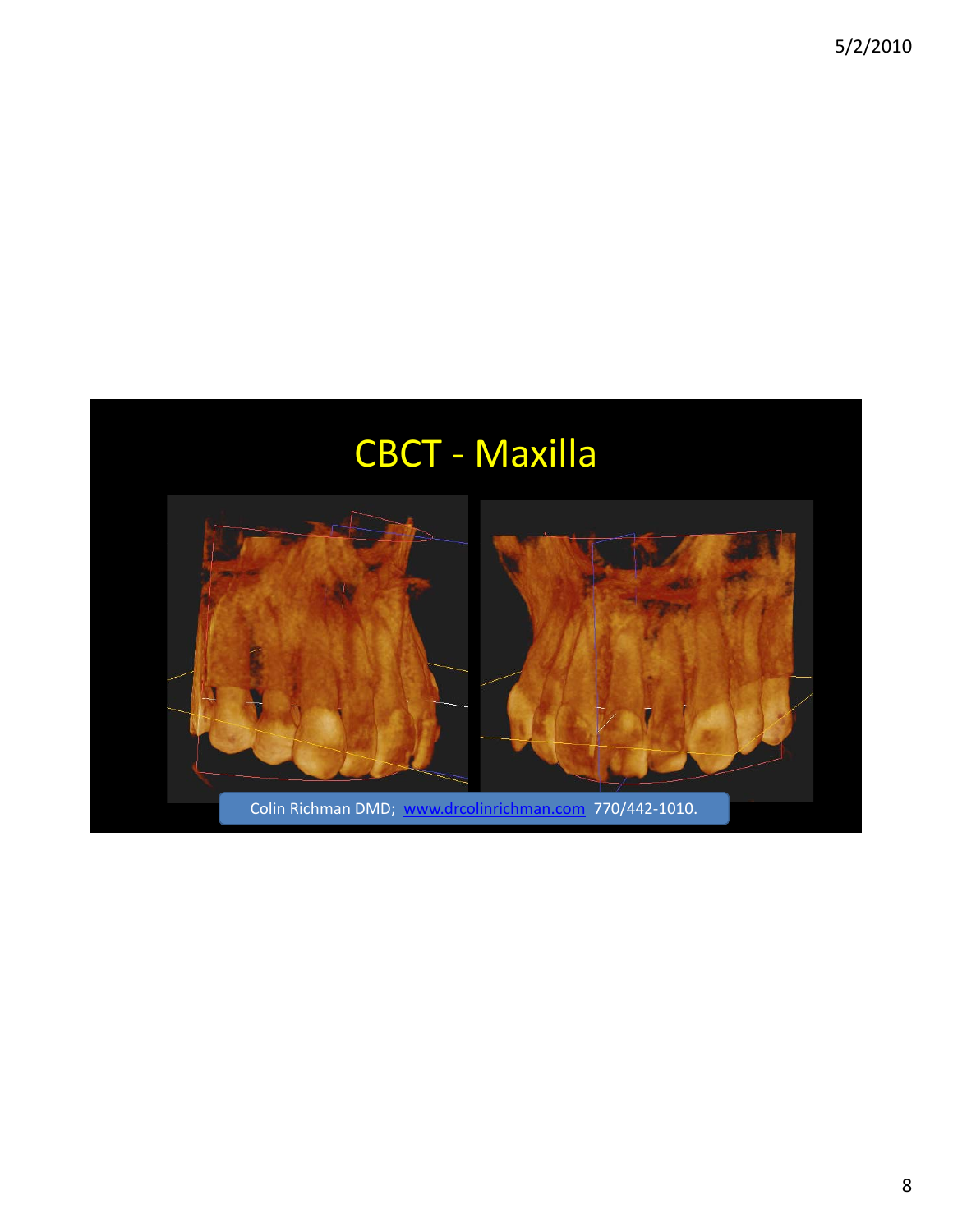## CBCT ‐ Mandible

![](_page_8_Picture_2.jpeg)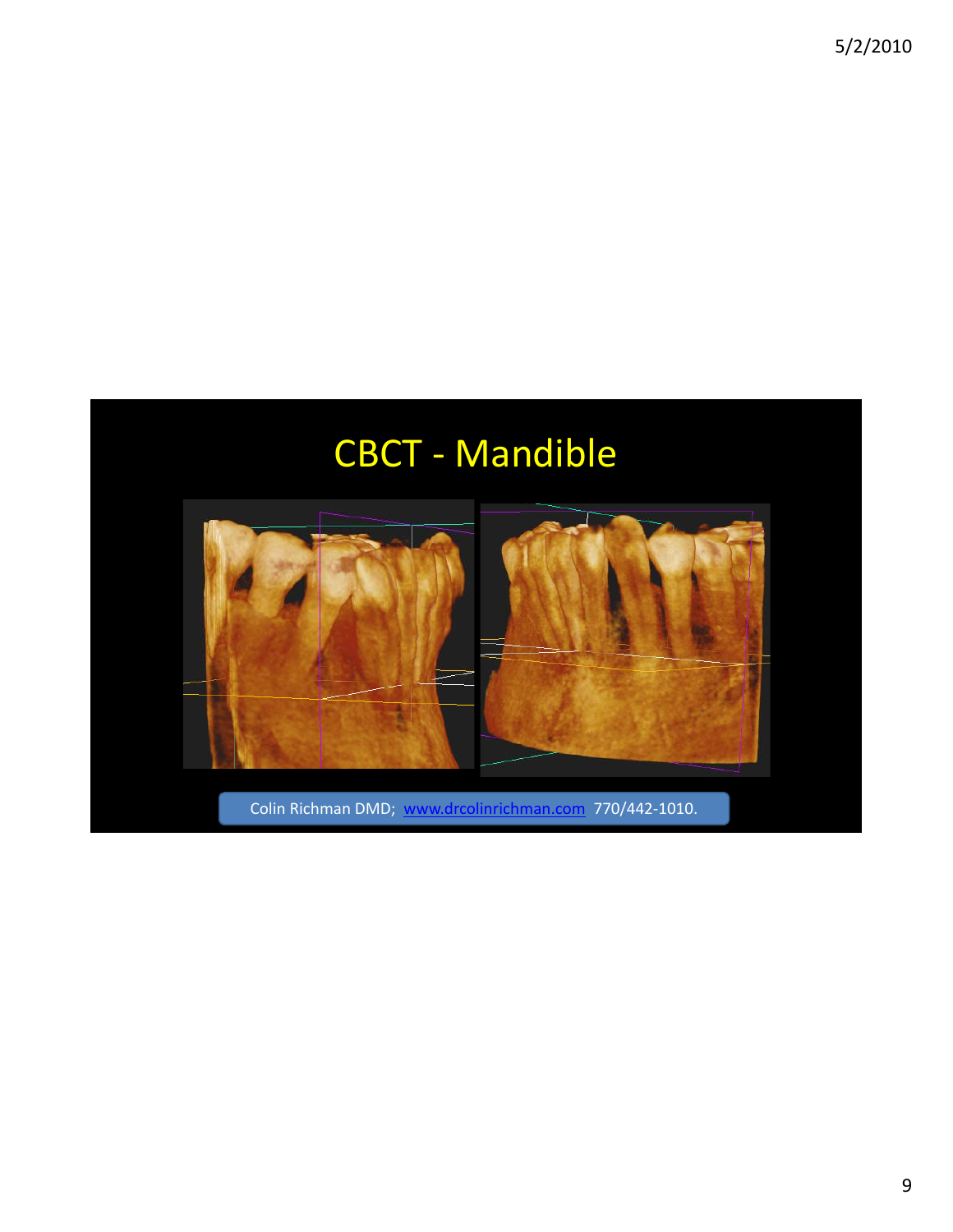![](_page_9_Picture_1.jpeg)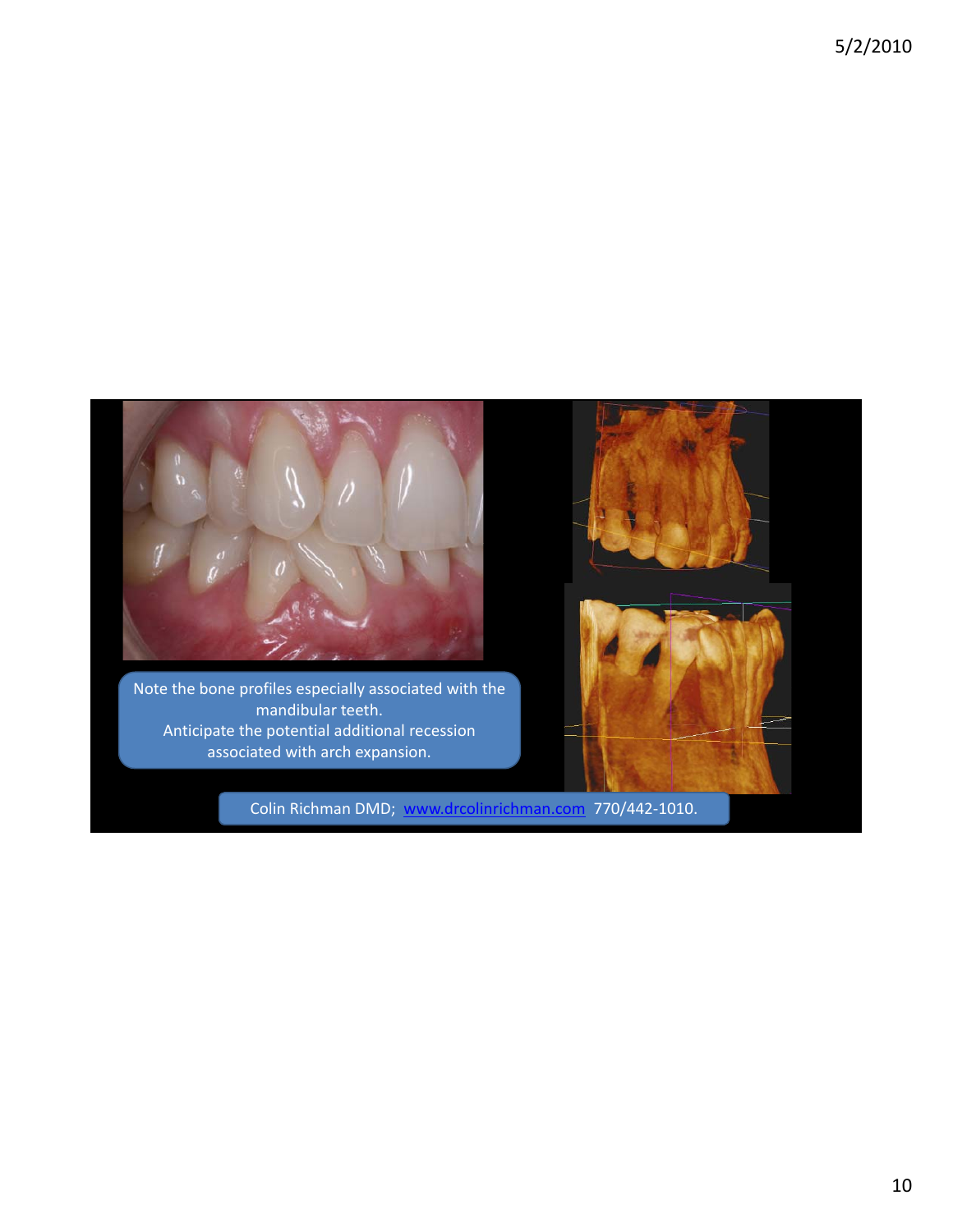![](_page_10_Picture_1.jpeg)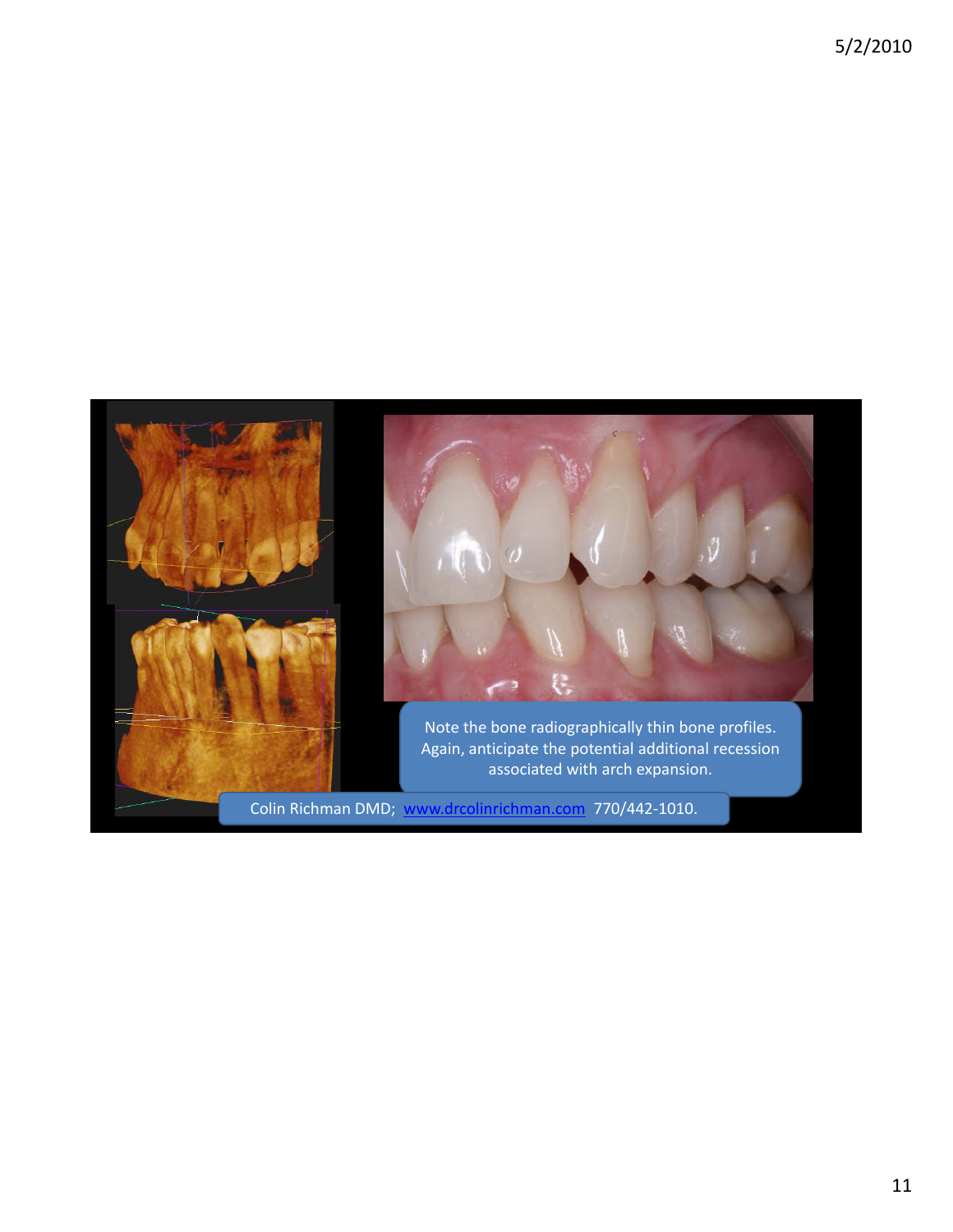## Note apical resorption of maxillary anterior teeth.

Left side: Note: Previous root resorption of 7‐10 associated with previous orthodontic therapy.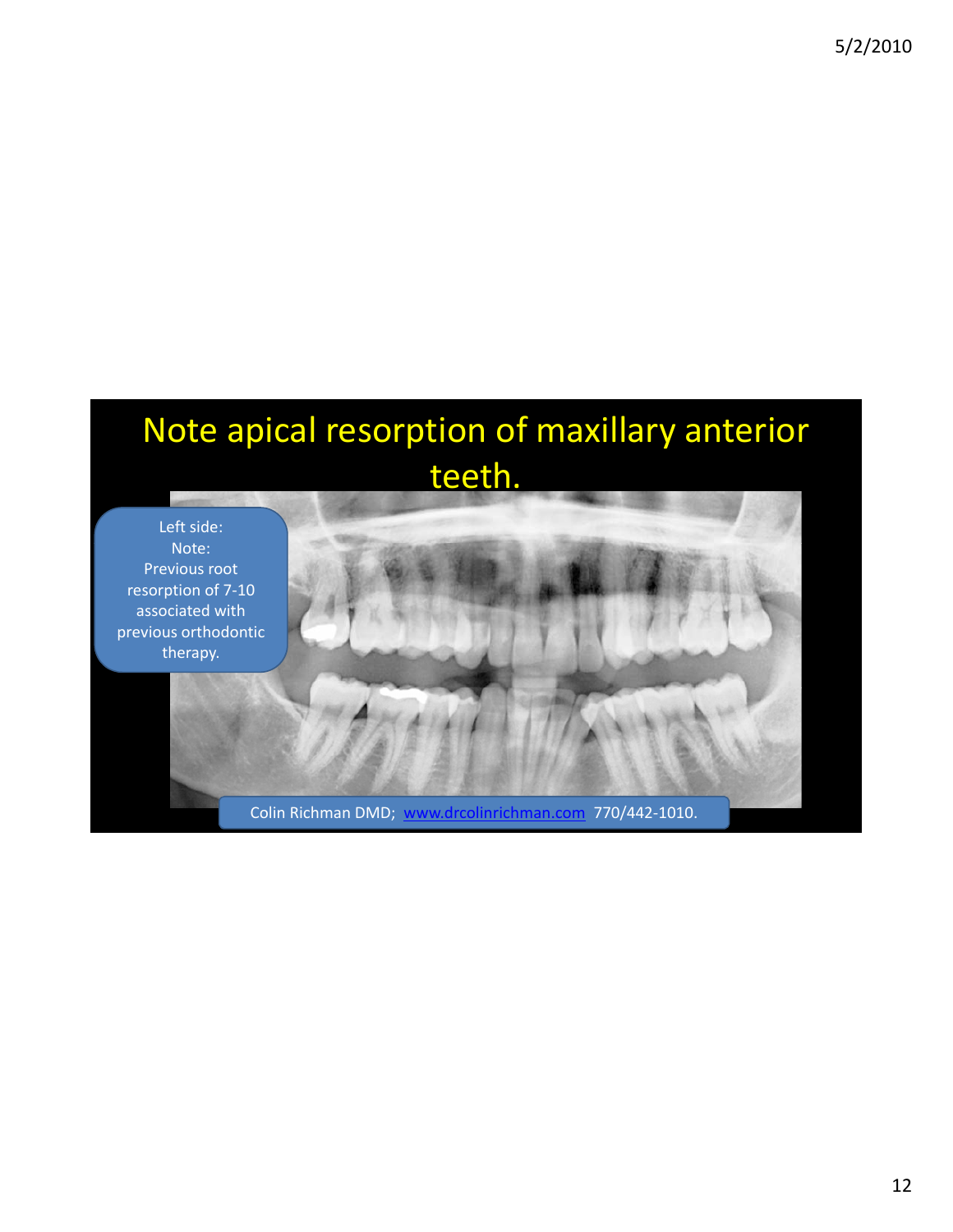#### What are our treatment options?

- Traditional gingival grafting will address the soft tissue problem only.
- Facial Guided Tissue Generation will 'thicken' the residual facial, and where indicated lingual bone.
- Subsequent orthodontic therapy will take approximately 2 years to complete.
- Alternatively: PAOO will accomplish all of the above in less than 1 year.
- Post-treatment: See slide #2 above!
- Seems like a no brainer to me.
- Patient is now pending an appointment with the orthodontist. Colin Richman DMD; www.drcolinrichman.com 770/442‐1010.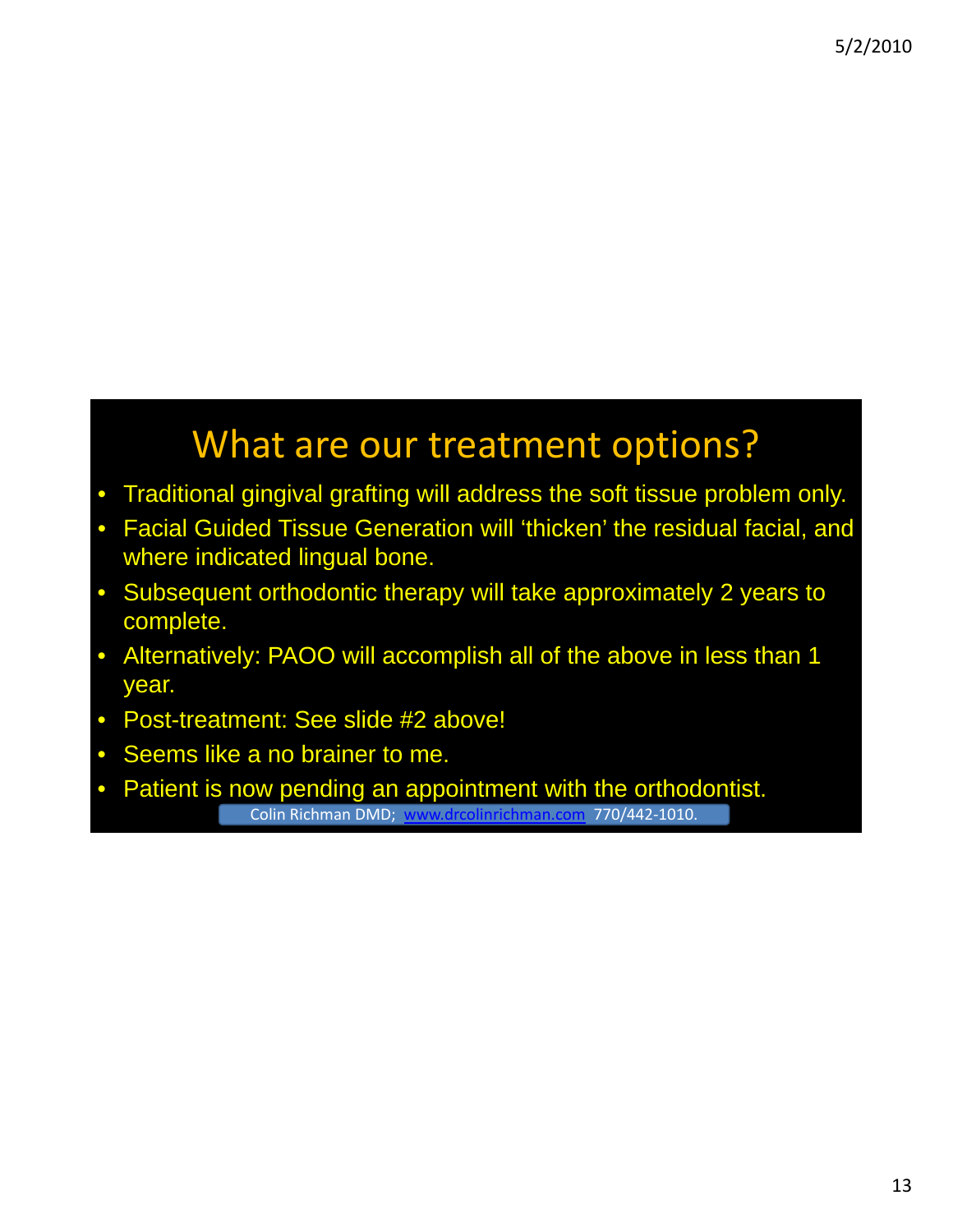## Patient #2 Similar circumstances as patient #1. Referred for MGS. I introduced the orthodontic problem. Patient is now interested in PAOO correcting both the recession situation as well as the orthodontic problem. An orthodontic consultation, CBT scan and radiographs are pending.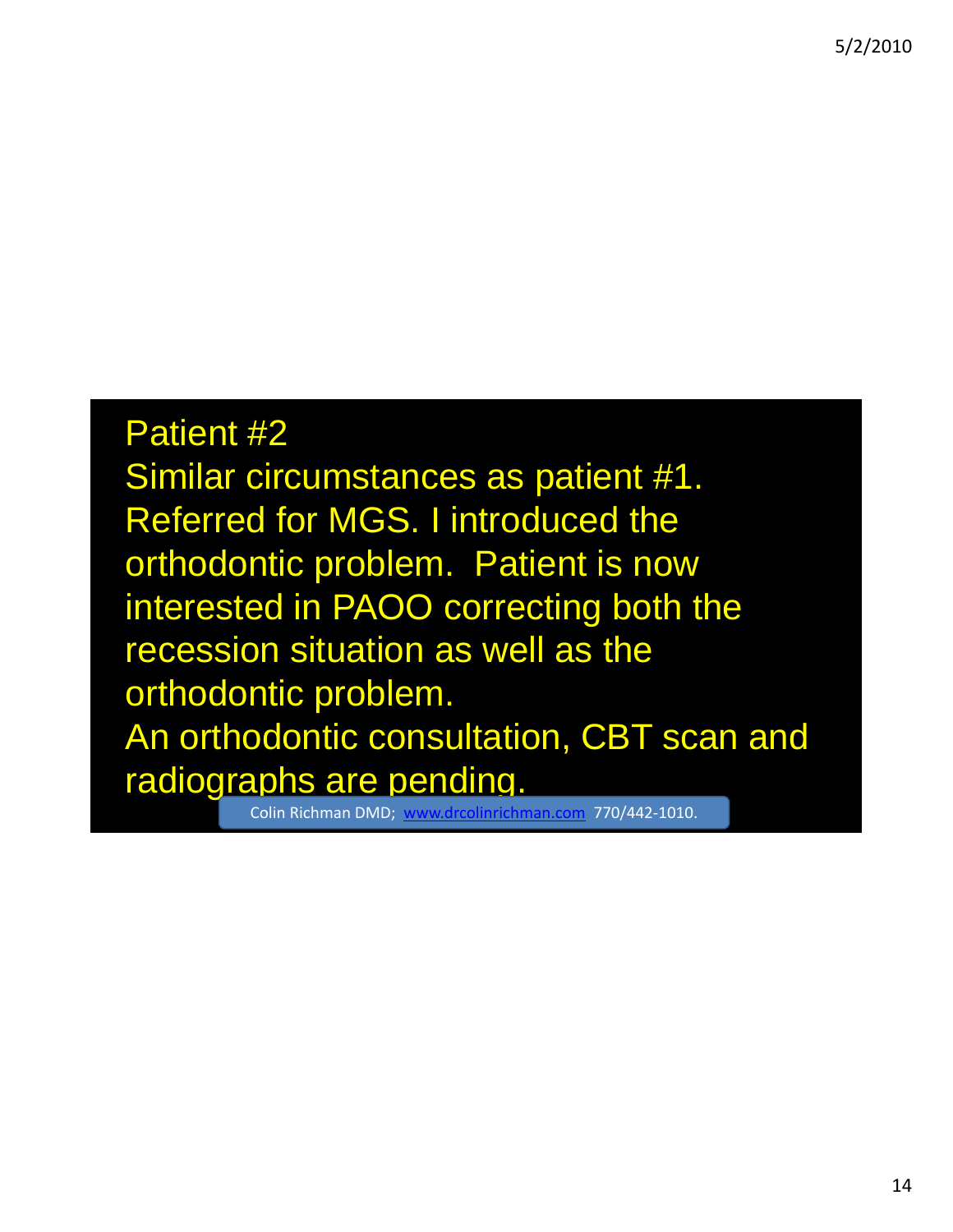Patient #2. Problems include: Multiple sites of gingival recession Non carious cervical lesions Mal-occlusion. Radiographically (CBCT) – thin alveolar facial bone -dehiscences.

![](_page_14_Picture_2.jpeg)